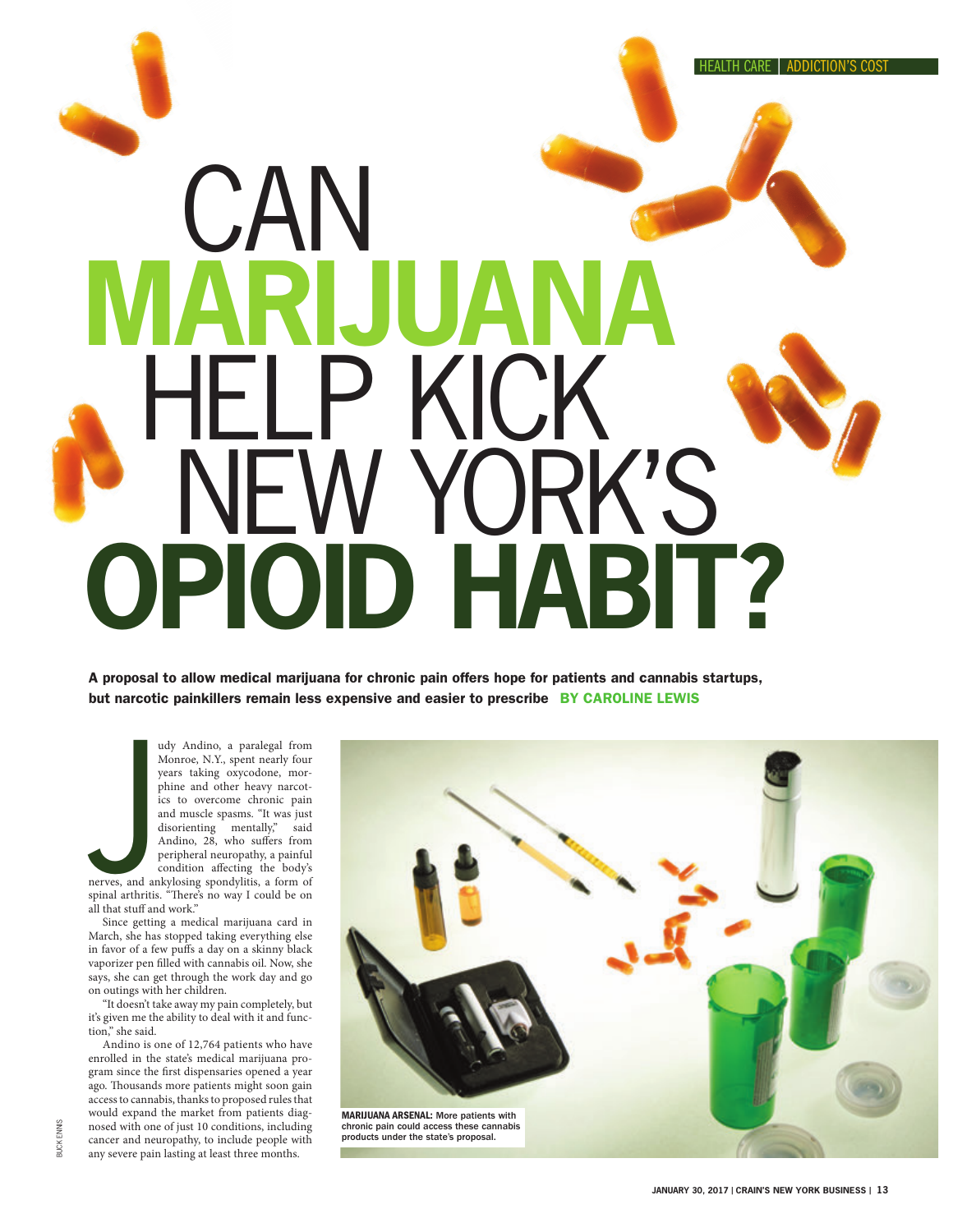Medical marijuana offers an alternative to opioid drugs for treating chronic pain and gives policy makers another tool to combat the state's growing addiction crisis, according to proponents. The new rules also could boost the state's struggling cannabis companies by adding customers.

But most doctors in New York are still reluctant to embrace cannabis as a medical treatment. Only 833 physicians, about 1% of the state's total, are certified to prescribe the drug. Critics cite a paucity of conclusive research on its efficacy, a lack of insurance coverage and the tension between state law and marijuana's federal status as an illegal drug. And they express a fear of repeating the medical community's past mistakes. "We saw what a mess happened with opioids," said Dr. Houman Danesh, director of the Integrative Pain Management Division at Mount Sinai Hospital. "We don't want to cause the same mess with marijuana."

No one disputes that the stakes are high. New York ranked 19th nationwide in heroin-related deaths and 34th for prescription opioid overdose deaths in 2014, but the problem has grown significantly faster here. In the past decade, New York's opioid-related deaths for both heroin and prescription painkillers have increased at a greater rate than in almost any other state.

"The main reason a lot of our team of professionals and physicians stepped into this realm was to fight the war on opioids," said Dr. Kyle Kingsley, chief executive of Vireo Health, which has licenses to produce and sell medical marijuana in New York and Minnesota. "The inclusion of chronic pain allows us to directly fight opioids in New York.

### Addressing opioid overdoses

New York lawmakers allocated nearly \$200 million in prevention and treatment in last year's state budget, representing an 82% increase since 2011.

In addition, new state measures took effect at the beginning of January, limiting how many pills doctors can dole out on the first prescription and requiring insurers to cover addiction treatment. Andino's physician, Dr. Junella Chin, is an osteopath who has certified about 250 cannabis patients at her clinics in Manhattan and White Plains since the drug became legal. Many have been able to ease up on their use of potentially addictive opioid painkillers or cut them out altogether, Chin said. "They call me in a panic," she said.

"What they'll usually tell me is, 'I skipped a couple of days [of opioids]. Is that OK?'

Chin receives about 60% of her patients through Chin receives about 60% of her patients through referrals. Like other New York cannabis doctors who spoke to *Crain's*, Chin said many of those referrals come from physicians at major health systems who said they face institutional barriers to recommending the drug or are skittish about federal law.

Under New York's proposed rules, which are in a public comment period through Feb. 6, chronic-pain patients must experience failure with at least one other therapy or have unbearable side effects before they can get a cannabis prescription. Chin's patients, who tend to suffer from neuropathy or another debilitating condition, are likely to have tried several opioids by the time they get to her.

"They're on a lot of opiates, even morphine and fentanyl patches" she said.

Dr. Bernard Lee, associate chief medical officer for MJHS Hospice and Palliative Care, an early supporter of the state's cannabis program, has been treating patients with cannabis during the past year. He said he has seen it benefit many people with chronic pain, including some who were previously addicted to opioids.

Getting too stoned is the worst side effect Lee's patients have reported, he said. To address that problem, he often starts patients on a product with a low dosage of THC-which can be less effective but also can prevent patients from getting uncomfortably high. If a patient upgrades to something stronger, he recommends they buy a product high in CBD, an extract that serves to offset THC's psychoactive effects.

Chin's and Lee's anecdotal successes with cannabis echo recent studies showing fewer opioid prescriptions and overdose deaths in states that have legalized medical marijuana. States with legally protected dispensaries have seen a reduction of at least 16% in opioid overdose deaths and at least a 28% drop in admissions for treatment of opioid addiction, according to a 2015 working paper by the RAND Corporation. The longer the dispensaries were open, the greater the decline in opioid-related were open, the greater the decline in opioid-related problems. parameter appear is consider the status. The main experiment and the status of the status. DOCTORS AT priority and consider the status of the status. Moreover, and consider the main expectation Chine particular the partic

But to make a real dent in the opioid crisis, doctors and insurers need to stop relying on drugs as the first line of defense against pain, said Dr. Andrew Kolodny, who recently left his post as chief medical officer of the addiction-treatment nonprofit Phoenix House to become co-director of opioid policy research at Brandeis University's Heller School for research at Brandeis University's Heller School for Social Policy and Management. first line of defense against pain, said Dr. Andrew<br>Kolodny, who recently left his post as chief medical<br>officer of the addiction-treatment nonprofit Phoe-

There are plenty of safe approaches to treating pain that are underutilized besides cannabis, including such non-pharmaceutical options as acupuncture, physical therapy and mindfulness including such non-pharmaceutical options as meditation, Kolodny said. Guidelines for

meditation, Kolodny said. Guidelines for prescribing opioids that were released recently by the U.S. Centers for Disease Control and Prevention direct doctors to try non-pharmaceutical approaches first. recently by the U.S. Centers for Disease<br>Control and Prevention direct doctors to<br>try non-pharmaceutical approaches first.

"I do think it makes more sense to try patients on cannabis than opioids," Kolodny said when pressed to compare the two. "And I do think if we stop putting chronic-pain patients on longterm opioids and instead prescribe cannabis, that potentially scribe cannabis, that potentially will have a helpful effect in the long term on our opioid crisis."

Most in New York's medical community are not yet ready to make that transition. For one thing, cannabis is still federally illegal, Danesh noted. Although the federal government has taken a hands-off approach to state cannabis legalization, the change of administration in Washington has introduced uncertainty about the drug's future status. will have a helpful effect in the<br>long term on our opioid crisis."<br>Most in New York's medical<br>community are not yet ready to make that transi-<br>tion. For one thing, cannabis is still federally illegal,<br>Danesh noted. Althoug MAJOR HEALTH SYSTEMS FACE INSTITUTIONAL BARRIERS TO RECOMMENDING MARIJUANA AND ARE SKITTISH ABOUT FEDERAL REGULATIONS

Since the state proposed cannabis for chronic pain, Danesh has fielded a growing number of questions about the drug from curious patients, forcing him to do his homework, he said.

So far, cannabis hasn't been linked to any overdose deaths, and two decades of research reviewed by the National Academies of Sciences, Engineering and Medicine show it is effective in alleviating many types of chronic pain. But marijuana is not without its dangers. It has been connected to drugged-driving accidents and an increased risk of psychosis.

Like many doctors, Danesh said he is concerned that scientific studies have yet to address many questions about medical marijuana's potential risks and side effects. Largely because of a lack of federal support for cannabis research, anecdotes and observational studies on the drug's effectiveness often stand in for the randomized clinical trials that serve as the scientific standard.

Danesh said he tries to prescribe acupuncture and other non-pharmaceutical therapies before turning to drugs, but he's still willing to put a patient on opioids for up to six months. Opioids are also by far the easiest pain-management tool to get covered by insurance, he said. No state insurers cover the costs of medical marijuana.

## High cost of cannabis

Danesh's concerns are shared by many in New York's medical community. In a December letter to the state Health Department, the Medical Society of the State of New York called the plan to approve cannabis for treating chronic pain premature.

"I think it's great that groups like MSSNY are looking out for physicians," Lee said. "I just would hate to be so cautious at the expense of patients."

Perhaps more than any other state, New York has strived to make cannabis more like other pharmaceuticals, with consistent dosages and safety measures. Companies are required to extract the active ingredients from the plant and mix them in precise ratios into pills and tinctures, which then must be tested by an independent lab and dispensed by in-house pharmacists.

For some people, especially older adults and parents of pediatric patients, such regulations provide peace of mind. The rules also allow doctors and patients to test out different formulations of the drug to see what works best for a particular condition.

But treating cannabis like a pharmaceutical also contributes to higher expenses for cannabis companies and prohibitive costs for many patients, who pay for the drug out of pocket.